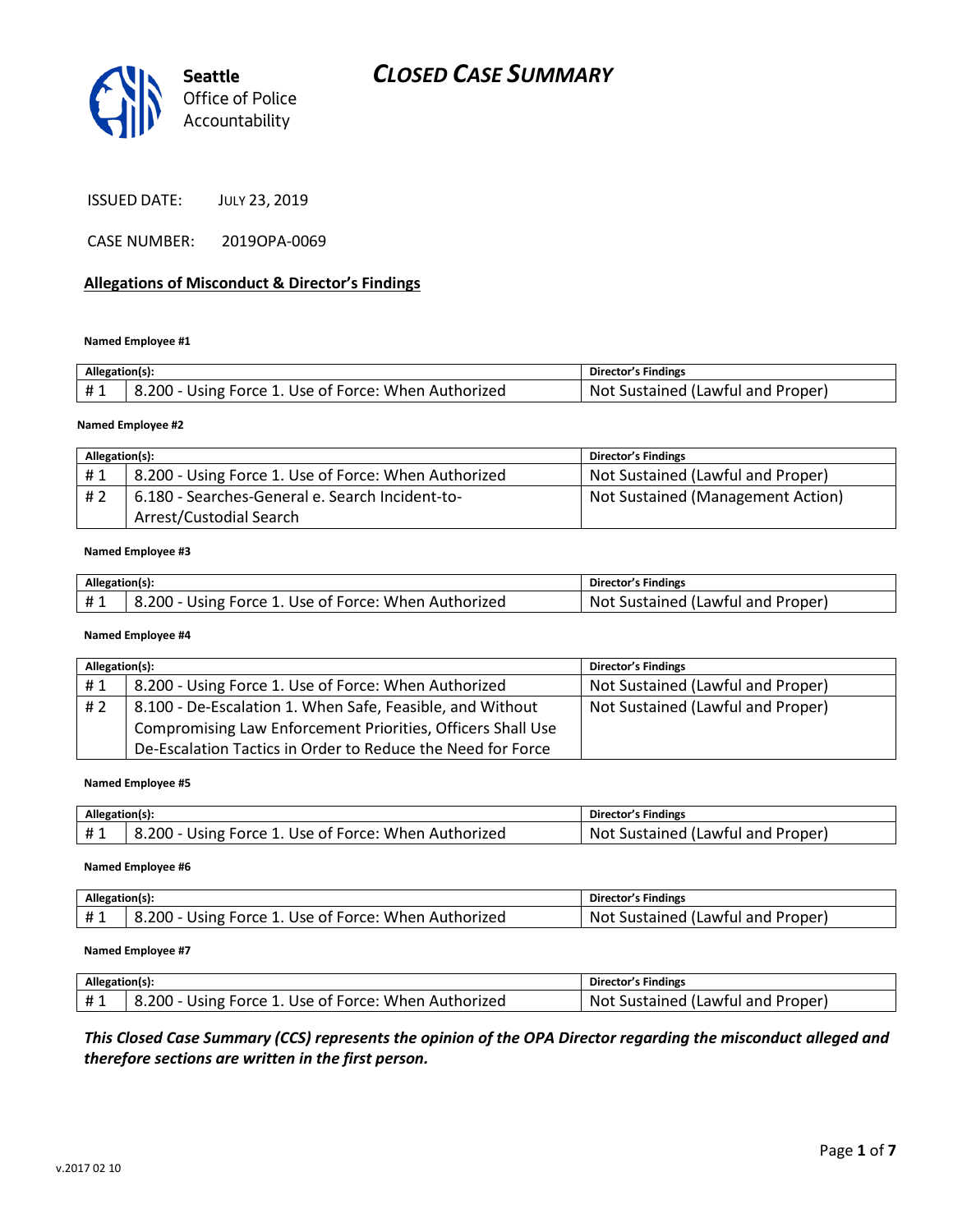**Seattle** *Office of Police Accountability*

# *CLOSE CASE SUMMARY*

OPA CASE NUMBER: 2019OPA-0069

### **EXECUTIVE SUMMARY:**

It was alleged that the Named Employees subjected the Complainants to excessive force. It was further alleged that Named Employee #4, who made the initial decision to use force, did not de-escalate prior to doing so. Lastly, it was alleged that Named Employee #2 may have conducted an improper cross-gender search of Complainant #1.

### **ADMINISTRATIVE NOTE:**

This case was designated as a partial Expedited Investigation. This means that OPA, with the review and approval of the Office of Inspector General for Public Safety, believed that it could reach and issue recommended findings on the allegations against all of the Named Employees except for Named Employee #4 based solely on its intake investigation and without interviewing those Named Employees. As such, these Named Employees were not interviewed as part of this case. The allegations against Named Employee #4 were subject to a full investigation and he was interviewed.

## **SUMMARY OF INVESTIGATION:**

Officers, including the Named Employees, were working at a demonstration in downtown Seattle. During the demonstration, a group of demonstrators blocked the intersection of  $4<sup>th</sup>$  Avenue and Pine Street. After a period of time, a Department Lieutenant issued two dispersal orders over a patrol vehicle PA system. The Lieutenant directed the crowd to clear the intersection and informed the demonstrators that, if they did not do so, they could be arrested. Named Employee #4 (NE#4), the supervising Sergeant, set up a bicycle line behind the demonstrators. NE#4 asserted that this was consistent with Department training and tactics. NE#4 and other Named Employees gave the demonstrators verbal warnings to clear the intersection. While some of the demonstrators dispersed, others, including Complainant #1 and Complainant #2, did not do so. Complainant #1, who was holding a metal thermos in her hand, was standing facing away the officers and was pushing back towards them. Complainant #2 was standing next to Complainant #1. NE#4 described that Complainant #1 was yelling at the officers and that both Complainant #1 and Complainant #2 were deliberately refusing to comply with the lawful orders to disperse. While NE#4 did not necessarily perceive Complainant #1 to pose a significant physical threat, he stated that she was actively resisting the officers and that the thermos could potentially constitute a weapon.

At that point, NE#4 made the decision to take the Complainant into custody. He explained to OPA that he believed that, given what was going on around them, de-escalation was no longer safe or feasible. He reported that he pulled the Complainant backwards over the bicycle line and, at that time, Complainant #2 held onto Complainant #1 in an apparent attempt to prevent her from being arrested. Complainant #2 later confirmed that he did intentionally try to physically prevent the arrest of Complainant #1. NE#4 recounted that the combined weight of Complainant #1 and Complainant #2 caused them all to fall backwards and onto the ground. NE#4 stated that he held onto Complainant #1 while she was onto the ground and tried to secure Complainant #2 with his other hand. NE#4 stated that, at that point, he perceived Complainant #2 swinging his arm at him. The Body Worn Video (BWV) of this incident showed Complainant #2's arm moving in the direction of NE#4; however, OPA could not conclusively determine whether this was an attempted strike, as NE#4 believed, or an inadvertent movement on Complainant #2's part. While some of the Named Employees handcuffed Complainant #1, NE#4 focused on securing Complainant #2. This included holding Complainant #2 down to the ground by grabbing his body. NE#4 did not recall exactly what part of Complainant #2's body he grabbed. NE#4 stated that he did not see any officer knee Complainant #2 in the back. NE#4 told OPA that, once both Complainant #1 and Complainant #2 were secured in handcuffs, no further force was used on them. NE#4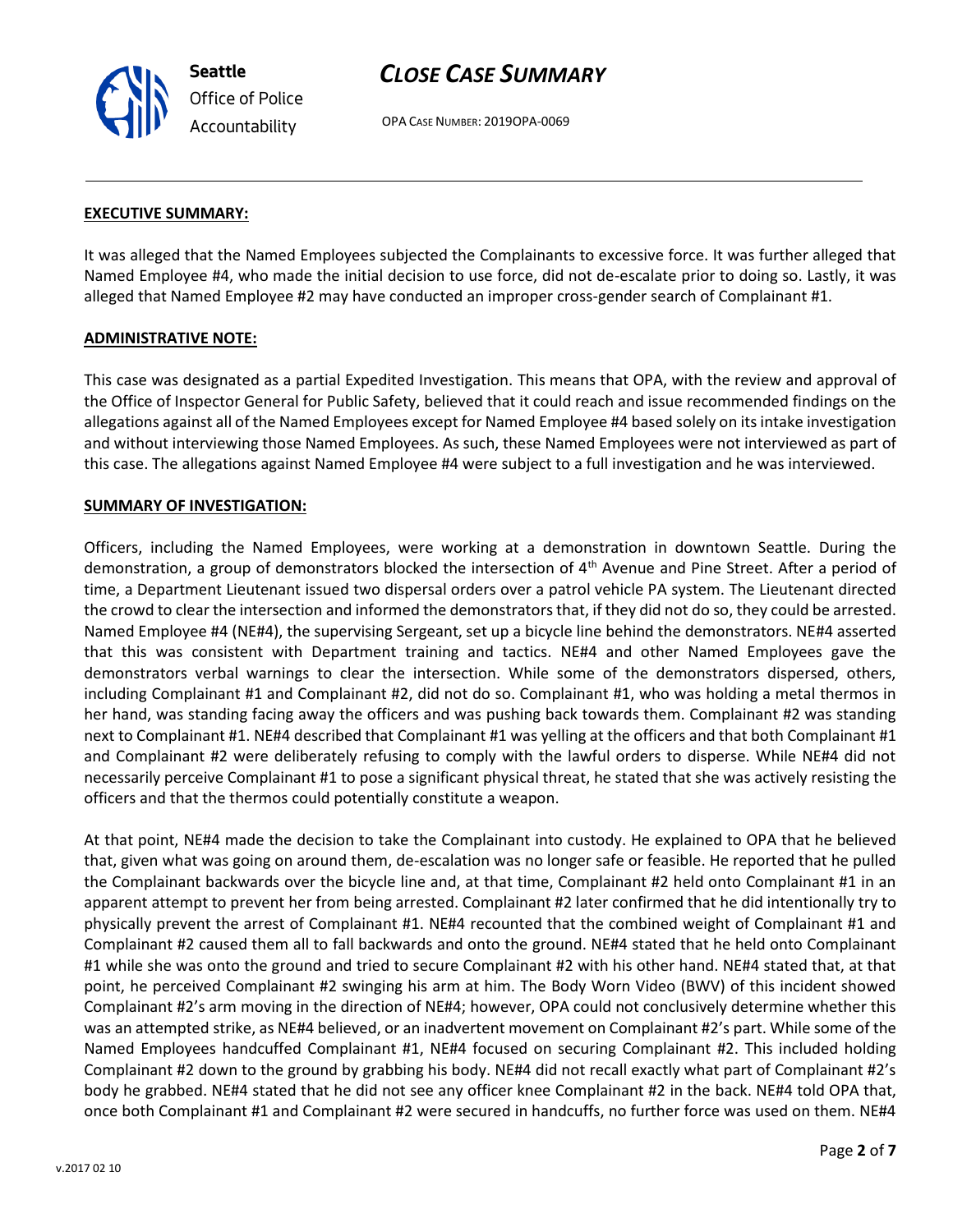

# *CLOSE CASE SUMMARY*

OPA CASE NUMBER: 2019OPA-0069

asserted that the entirety of the force used on the Complainants by the Named Employees was low level and was consistent with policy.

After she was taken into custody, Complainant #1 was pat frisked by Named Employee #2 (NE#2), a male officer. NE#2 patted Complainant #1's waistband and front jacket pocket while waiting for a female officer to arrive at their location. At that time, Complainant #1 alleged that she was being sexually abused. She further stated that a male officer was not permitted to search her. A female officer arrived at the scene and took custody of Complainant #1. Complainant #1's allegation of sexual abuse, as well as both Complainants' allegations of excessive force, were referred to OPA.

As part of its investigation, OPA interviewed Complainant #2, who reiterated his allegation of excessive force. Complainant #2 asserted that an officer injured him when he drove his knee into Complainant #2's back. He stated that he received medical treatment for these injuries. OPA attempted to speak with Complainant #1, but she refused to provide a statement. OPA also spoke to three civilian witnesses, all of whom denied observing seeing the Named Employees engage in excessive force. OPA additionally reviewed the documentation generated concerning this incident, including the General Offense Report and the use of force reports and review by the chain of command. Lastly, OPA reviewed the BWV, which fully captured the incident and the force.

### **ANALYSIS AND CONCLUSIONS:**

## **Named Employee #1 - Allegations #1** *8.200 - Using Force 1. Use of Force: When Authorized*

For the same reasons as set forth below (*see* Named Employee #4, Allegation #1), I recommend that this allegation be Not Sustained – Lawful and Proper.

Recommended Finding: **Not Sustained (Lawful and Proper)**

# **Named Employee #2 - Allegations #1** *8.200 - Using Force 1. Use of Force: When Authorized*

For the same reasons as set forth below (*see* Named Employee #4, Allegation #1), I recommend that this allegation be Not Sustained – Lawful and Proper.

Recommended Finding: **Not Sustained (Lawful and Proper)**

# **Named Employee #2 - Allegation #2** *6.180 - Searches-General e. Search Incident-to-Arrest/Custodial Search*

Based on OPA's review of the video, the evidence conclusively disproved Complainant #1's allegation that she was sexually abused by NE#2. Indeed, OPA concludes that this allegation is frivolous.

However, this case raised the issue of whether it was appropriate under SPD Policy 6.180-POL-2(e) for NE#2 to conduct a search of the Complainant at the time of her arrest. This policy instructs that: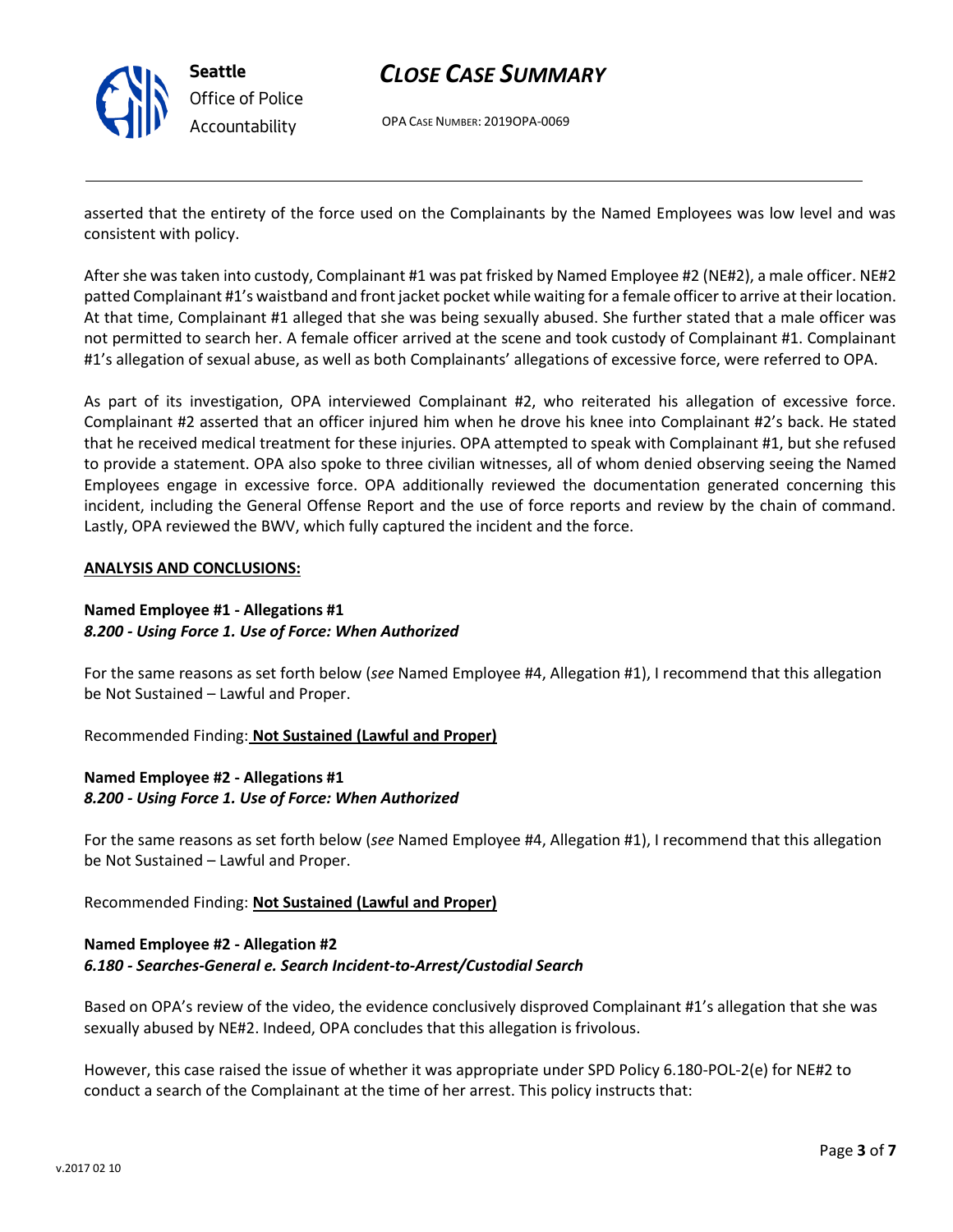



*Office of Police Accountability*

OPA CASE NUMBER: 2019OPA-0069

- "Officers shall thoroughly search the persons of all arrestees who are taken into custody."
- "This search shall be conducted as soon as possible after the arrest and before transporting the prisoner(s). Evidence of any crime which is discovered in the course of a valid custodial search may be used to support whatever subsequent charge is appropriate."
- "Suspects will not be searched by officers of the opposite gender unless there is a reasonable likelihood that the suspect possesses a weapon or other object capable of causing injury or which could facilitate escape, or the officer believes that the suspect possesses objects which constitute evidence, which if not seized immediately could be destroyed, lost, or lose their value as evidence, and there is no officer of the same gender readily available to conduct the search."

Here, several female officers were theoretically available and there was no evidence that NE#2 reasonably believed that Complainant #1 was armed or had evidence that she could readily destroy. As such, it appears that policy compelled the search to be completed by a female officer.

As discussed in several other cases (*see* 2018OPA-1107), OPA feels that this policy is too restrictive. For example, during an ongoing demonstration, it may not be feasible to have a female officer leave her post and come to where a detainee is in order to conduct the search. Moreover, it simply may not be safe to do so. However, based on the plain language of the policy, this would be required. For these reasons and for the reasons set forth in the other similar cases, OPA reiterates the below Management Action Recommendation.

• **Management Action Recommendation**: OPA recommends that the Department revise the language of SPD Policy 6.180-POL-2(e) to an include an exception from the requirement of a cross-gender search where no officer that shares the arrestee's gender will be able to respond to the scene within a reasonable amount of time or where it is otherwise unreasonable under the circumstances. In those cases, officers should be permitted to search the arrestee incident to arrest, regardless of whether there is a reasonable likelihood that the arrestee is armed or possesses evidence that could immediately be destroyed, lost, or could lose its evidentiary value.

# Recommended Finding: **Not Sustained (Management Action)**

# **Named Employee #3 - Allegations #1** *8.200 - Using Force 1. Use of Force: When Authorized*

For the same reasons as set forth below (*see* Named Employee #4, Allegation #1), I recommend that this allegation be Not Sustained – Lawful and Proper.

Recommended Finding: **Not Sustained (Lawful and Proper)**

# **Named Employee #4 - Allegations #1** *8.200 - Using Force 1. Use of Force: When Authorized*

When NE#4 made the decision to use force, the Complainants were among a group of demonstrators that were refusing to vacate a City street. They had been ordered multiple times to do so but deliberately did not comply with those orders. Indeed, they actively pushed back against the officers, which constituted physical resistance. At that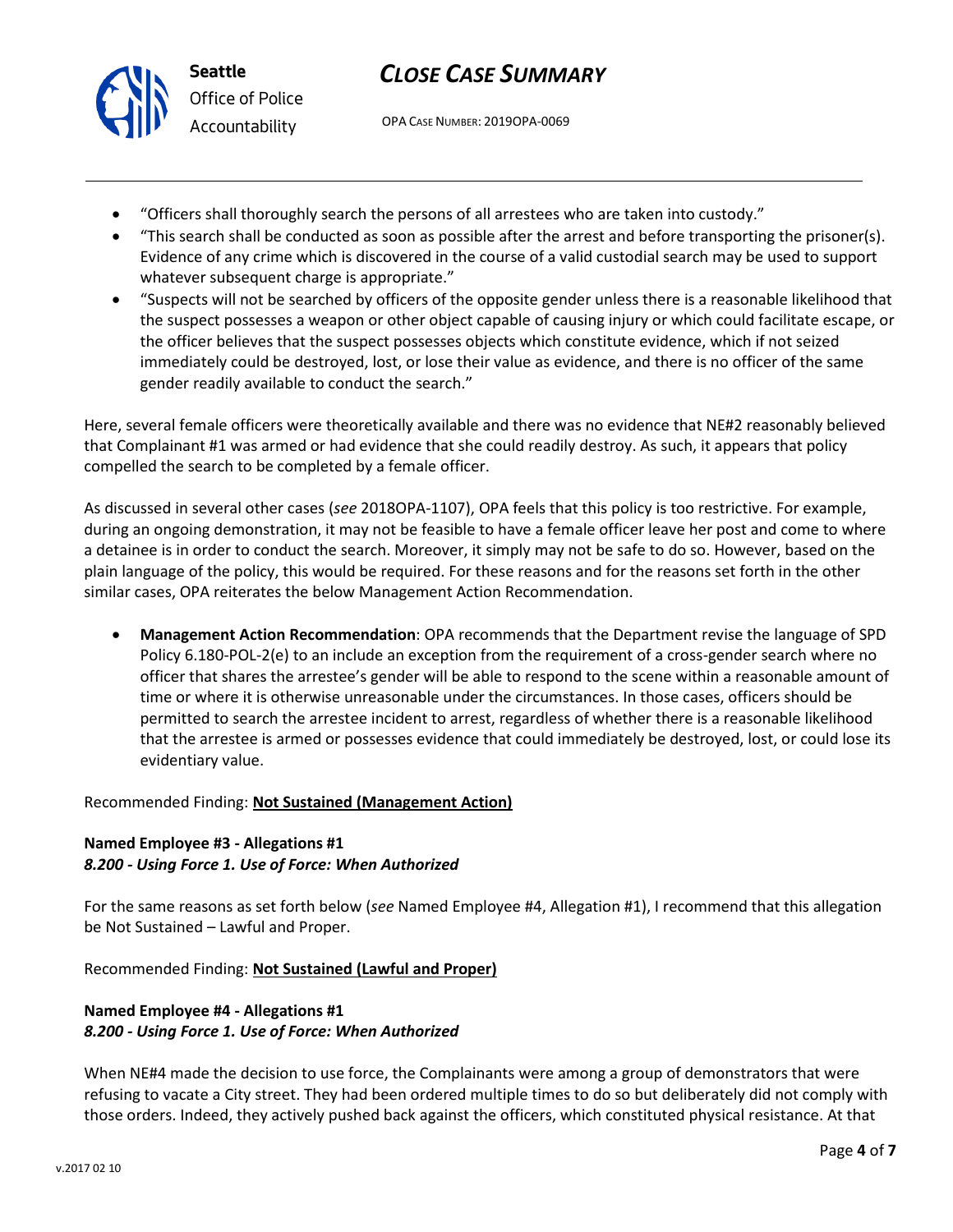

# *CLOSE CASE SUMMARY*

OPA CASE NUMBER: 2019OPA-0069

time, there was probable cause to arrest both of the Complainants for obstruction among other crimes. With that legal authority came the right to use force, if appropriate, to effectuate the arrests.

NE#4's intent was to pull Complainant #1 backwards over the bicycle line in order to safely secure her in handcuffs. This was consistent with Department tactics and training. However, at that time, Complainant #2 was holding onto Complainant #1, which caused them to all fall down over the bicycles. That he was doing so is not only established by the BWV but also Complainant #2's own admission. Once they were on the ground, NE#4 reported that Complainant #2 attempted to strike him. Whether or not Complainant #2 was trying to hit NE#4 or his arm inadvertently moved in NE#4's direction, NE#4 reasonably believed that he was in danger of being assaulted at the time. The Named Employees collectively used body weight and control holds to secure the Complainants and then handcuffed them. Based on OPA's review of the BWV, there is no indication that this force was excessive in any respect. Moreover, even if an officer did put his knee in Complainant #2's back as he contended, this would be consistent with Department training for prone handcuffing a resisting arrestee and would not constitute undue force.

Ultimately, and based on the totality of the evidence, OPA finds that the force used by the Named Employees during this incident was reasonable, necessary, and proportional. As such, OPA concludes that they collectively acted consistent with policy and recommends that this allegation be Not Sustained – Lawful and Proper as against all of the Named Employees.

Recommended Finding**: Not Sustained (Lawful and Proper)**

## **Named Employee #4 - Allegation #2**

# *8.100 - De-Escalation 1. When Safe, Feasible, and Without Compromising Law Enforcement Priorities, Officers Shall Use De-Escalation Tactics in Order to Reduce the Need for Force*

"De-escalation tactics and techniques are actions used by officers, when safe and without compromising law enforcement priorities, that seek to minimize the likelihood of the need to use force during an incident and increase the likelihood of voluntary compliance." (SPD Policy 8.100-POL-1.)

The policy further instructs that: "When safe and feasible under the totality of circumstances, officers shall attempt to slow down or stabilize the situation so that more time, options and resources are available for incident resolution." (*Id*.) Officers are also required, "when time and circumstances permit," to "consider whether a subject's lack of compliance is a deliberate attempt to resist or an inability to comply based on factors" such as "mental impairment…drug interaction…[and/or] behavioral crisis." (*Id*.) These mental and behavioral factors should be balanced by the officer against the facts of the incident "when deciding which tactical options are the most appropriate to bring the situation to a safe resolution." (*Id*.)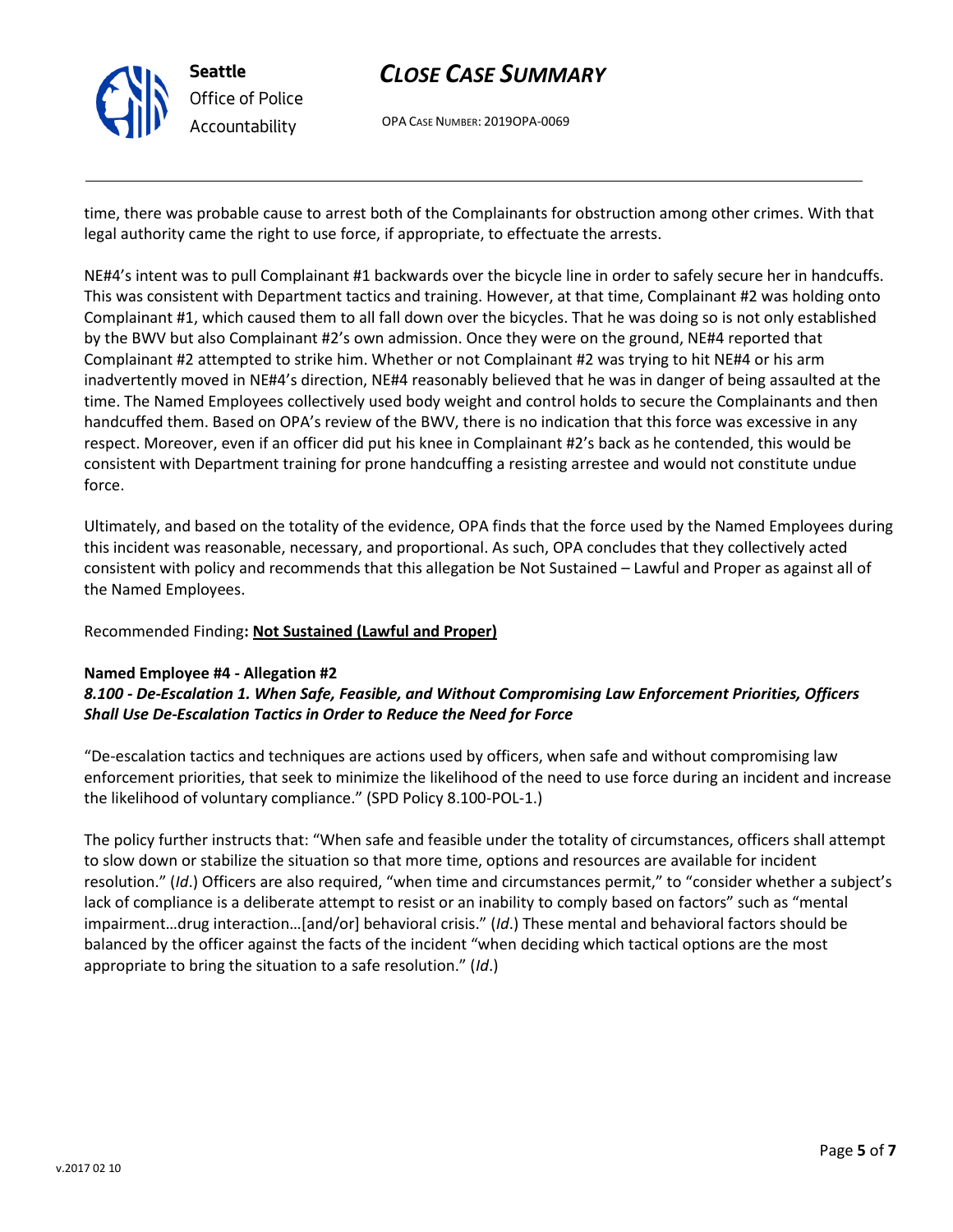

# *CLOSE CASE SUMMARY*

OPA CASE NUMBER: 2019OPA-0069

The policy gives several examples of de-escalation, which include: mitigating the immediacy of the threat to give officers time to use extra resources and to call more officers or specialty units; and increasing the number of officers on scene to thus increase the ability to use less force. (*Id*.) Other examples of de-escalation include, but are not limited to:

- Placing barriers between an uncooperative subject and officers;
- Containing the threat;
- Decreasing exposure to the potential threat by using distance, cover and concealment;
- Avoidance of physical confrontation unless immediately necessary to protect someone or stop dangerous behavior;
- Using verbal techniques, such as "Listen and Explain with Equity and Dignity" (LEED) to calm an agitated subject and promote rational decision making;
- Calling extra resources, including CIT officers and officers equipped with less-lethal tools; and
- Using "any other tactics and approaches that attempt to achieve law enforcement objectives by gaining the compliance of the subject.

(*Id*.) De-escalation is inarguably a crucial component of the Department's obligations under the Consent Decree; however, it is not purposed to act as an absolute bar to enforcing the law when necessary. That being said, where officers fail to fully de-escalate and instead act in a manner that increases the need for force and the level of force used, such conduct is inconsistent with the Department's policy and expectations.

Prior to using force, NE#4 organized a bicycle line to control the demonstrators. This was consistent with Department tactics and, as NE#4 explained, was purposed to create distance and shielding from the demonstrators. The Named Employees gave the Complainants multiple directions to leave the street, including two dispersal orders. NE#4 explained that he was unable to apply the LEED model or to use his CIT training given the circumstances of this incident.

At the time force was used, no further de-escalation was safe or feasible. This was due to the fact that the officers were dealing with an ongoing demonstration with multiple individuals engaging in violations of law and not complying with lawful orders. When Complainant #1 pushed back on the officers, NE#4 was permitted to use force in order to take her into custody and no further de-escalation was required.

For these reasons, I find that NE#4 properly de-escalated prior to using force and, as such, he complied with the requirements of this policy. Accordingly, I recommend that this allegation be Not Sustained – Lawful and Proper.

Recommended Finding: **Not Sustained (Lawful and Proper)**

# **Named Employee #5 – Allegation #1** *8.200 - Using Force 1. Use of Force: When Authorized*

For the same reasons as set forth below (*see* Named Employee #4, Allegation #1), I recommend that this allegation be Not Sustained – Lawful and Proper.

Recommended Finding: **Not Sustained (Lawful and Proper)**